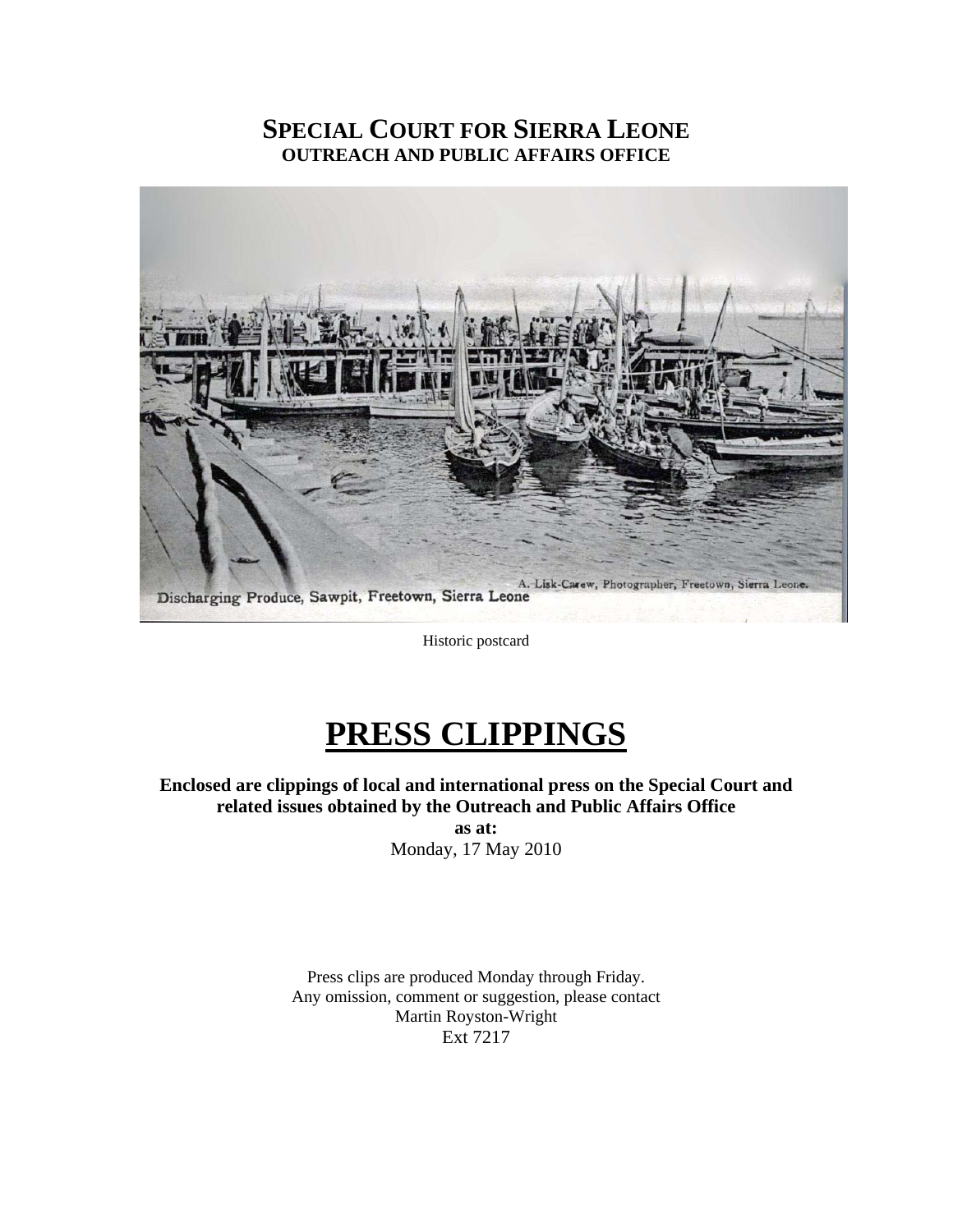| <b>Local News</b>                                                                |              |
|----------------------------------------------------------------------------------|--------------|
| Special Court Trains War Affected Women / The Examiner                           | Page 3       |
| <b>International News</b>                                                        |              |
| UNMIL Public Information Office Media Summary / UNMIL                            | Pages 4-7    |
| Charles Taylor Trial Transferred to New Location / Star Radio Liberia            | Page 8       |
| Anti-TRC Forces Could Hijack TRC Report, Recommendations / The Liberian Observer | Pages $9-10$ |
| We Must Protect Victims, Ocampo's Witnesses Too / The East African               | Pages 11-12  |
| Ocampo's Disarming Handshake / Daily Nation                                      | Pages 13-14  |
| Daughters Come to Dad's Rescue in Genocide Trial / Hirondelle News Agency        | Page 15      |
| STL's Bellemare to Press Charges in Hariri Case 'by Fall' / The Daily Star       | Pages 16-17  |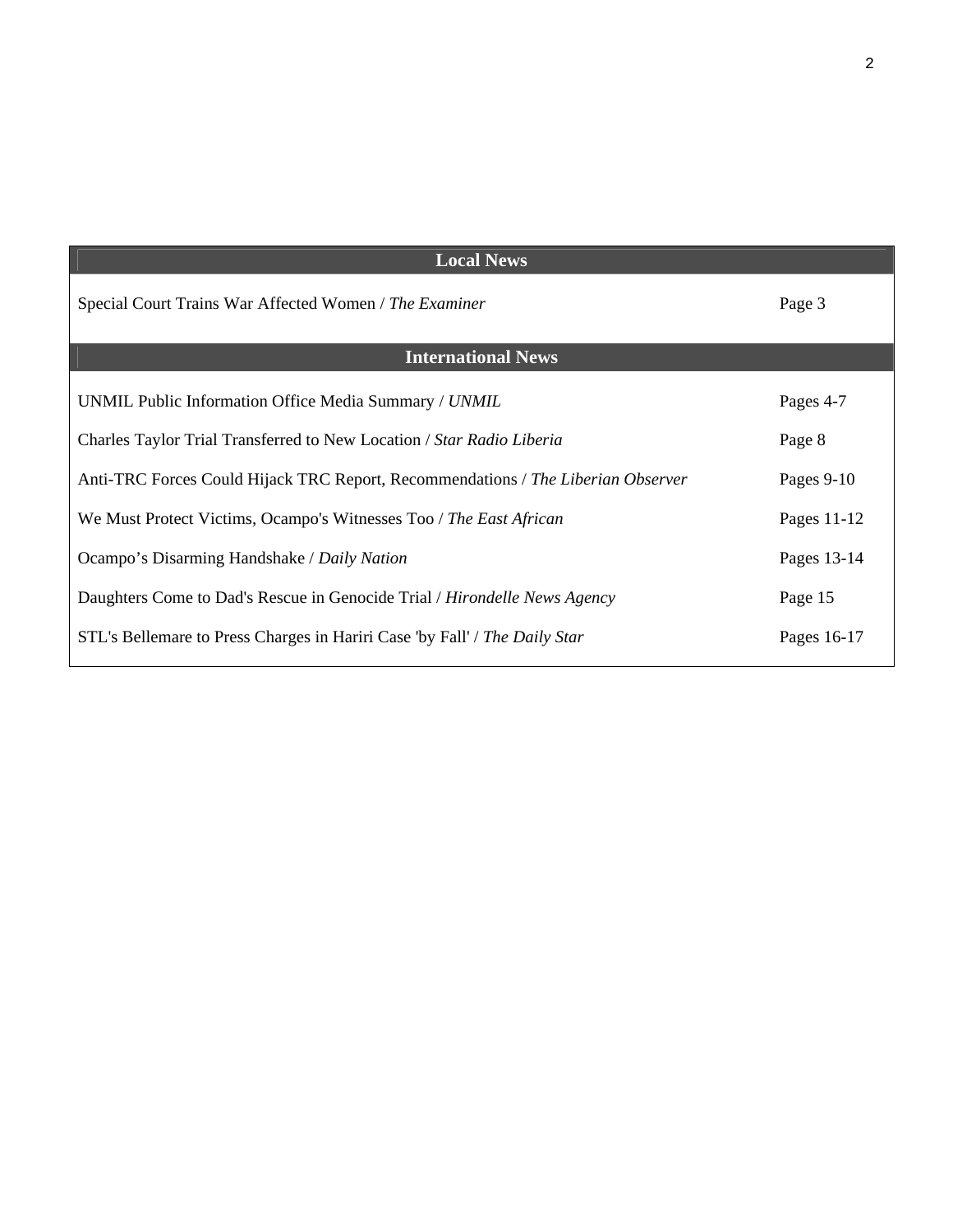# **Special Court trains** war affected women

# **By David Jayne Manley**

Mrs. Josephine Buck, a worker at the Special Court for Sierra Leone, Coordinator of the Sewing Girls Project, a training project for war affected women, has told The Examiner that during Hon. Justice Renate Winters' tenure as President of the Special Court she wondered about the legacy she would leave after her scrvices would have been summarized at the Court.

She explained that the Austrian born legal luminary saw the uniqueness of the traditional Creole print style dress worn by her which spurred her to initiate the Print Tailoring Project for war affected women.

She further revealed that using her own personal funds and securing contributions from several Austrian women's associations and female staff members of the Special Court, the first group of women completed their six month training in September 2008.

She said a second group of trainees fillowed up in October 2008, doing

an exhibition in May 2009. She also disclosed that the current group of trainees will conclude with an exhibition on June 4 this year.

She noted that certificates are issued to trainees upon completion of training, while start up kits like sewing machines, pairs of scissors and money are given to them to start their own businesses

She pointed out that due to the possibility of trustees deviating from the original objective of the training of income earning skills for self reliance, the Sewing Girls Project has established an enterprise called Ayodelay Enterprises.

She further explained that during the training, allowances are given to trainees to cover lunch and transportation while trainees are selected from the witness and victims section upon recommendation.

She concluded that the June 4 exhibition will be open to members of the public where they can make purchases of various print styles.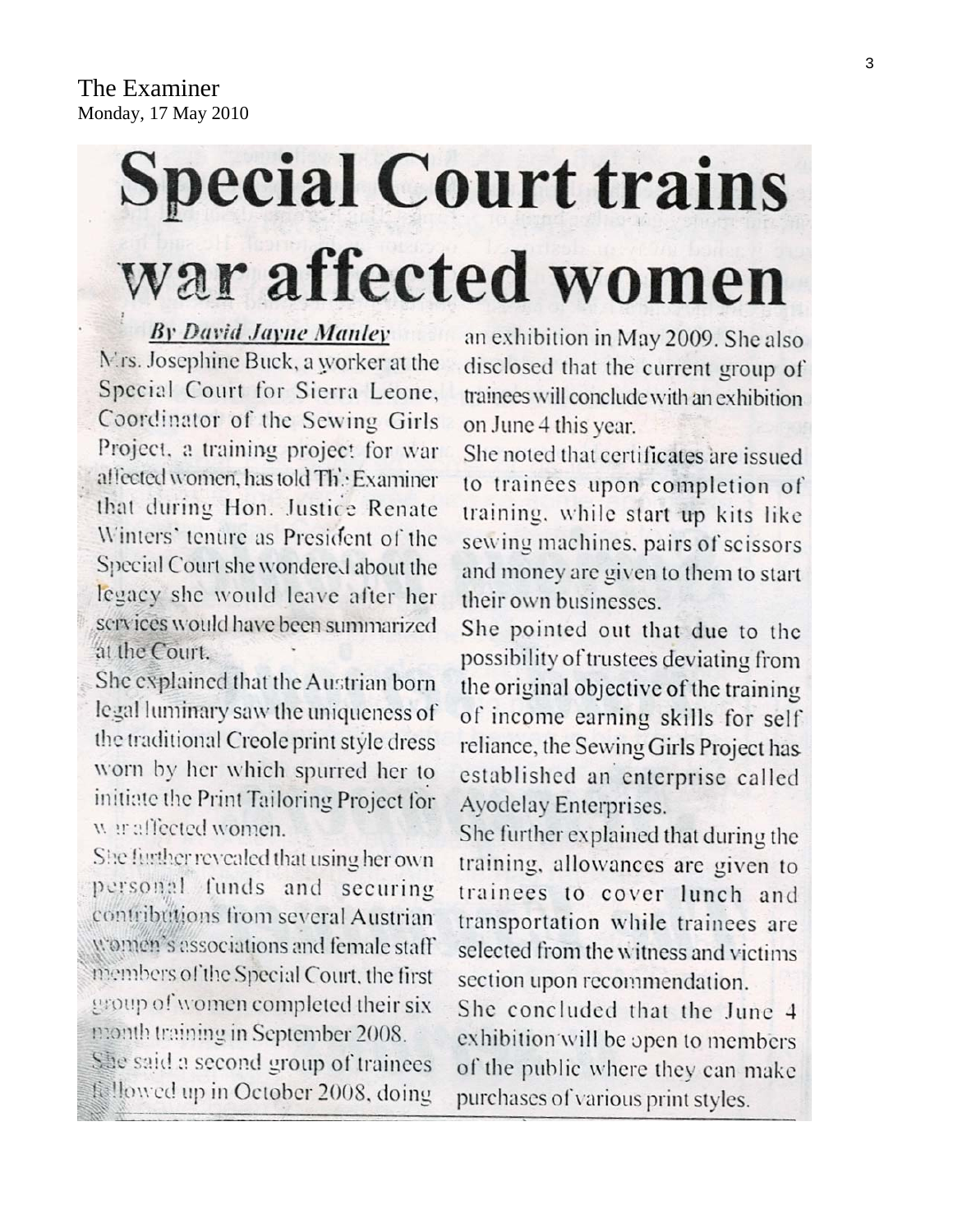4

**United Nations Nations Unies** 

United Nations Mission in Liberia (UNMIL)

# **UNMIL Public Information Office Media Summary**

# **13 May 2010**

*[The media summaries and press clips do not necessarily represent the views of UNMIL.]* 

# **UN News in Liberia**

#### **UNMIL**

# **CPF Commends Police, UNMIL for Support**

[National Chronicle]

- The national chairman of Community Policing Forum in Liberia has commended the Liberia National Police (LNP), United Nations Mission in Liberia (UNMIL) and the United Nations Development Programme (UNDP) for their maximum cooperation with the forum.
- Mr. I. Nyenati Kaffey made the commendation recently in Caldwell during the induction ceremony of CPF gender coordinators.
- Mr. Kaffey said with the mutual understanding between the LNP, UNMIL and UNDP, the CPF will achieve its goal.

#### **Other UN News**

#### **UNDP, Partners Hold Disaster Risk Reduction Sensitization Workshop**

[In Profile Daily, The Informer, The News, Daily Observer]

- The United Nations Development Programme (UNDP), in collaboration with the Ministry of Internal Affairs, has intensified sensitization on ways and means to reduce disaster risk in Liberia and the region as a whole.
- The UNDP and its partners Wednesday, May 12 began a two-day Disaster Risk Advocacy and sensitization Workshop for high level government officials, civil society organizations and learning institutions in Monrovia.
- In a special message, Vice President Joseph Boakai described the sensitization workshop as welcoming, pointing out that disasters due to natural phenomena have greatly hit the 21<sup>st</sup> Century.
- UNDP country representative, Dominic Sam expressed happiness for the high level of reasonability the Liberian government continues to demonstrate towards achieving disaster management.
- Mr. Sam said the UNDP will help government carry out action plans to reduce disaster risk.
- The workshop is being sponsored by the UNDP's Bureau of Crisis Prevention and Recovery.

# **Local News on Liberian issues**

#### **Education Ministry Employees Given Ultimatum**

[Front Page Africa, In Profile Daily]

- Education Minister Othello Gongar has given employees of the Ministry who cannot cope with his administration up to the end of May to resign.
- Minister Gongar said his administration was not prepared to accommodate people who have the habit of non-cooperation.
- He said such people have the tendency to retard progress.
- Minister Gongar vowed to recommend to President Sirleaf, the withdrawal of any presidential appointee who will not cooperate with his administration.
- According to him, his administration intends to work cooperatively and collaboratively with donor partners and authorities of higher institutions.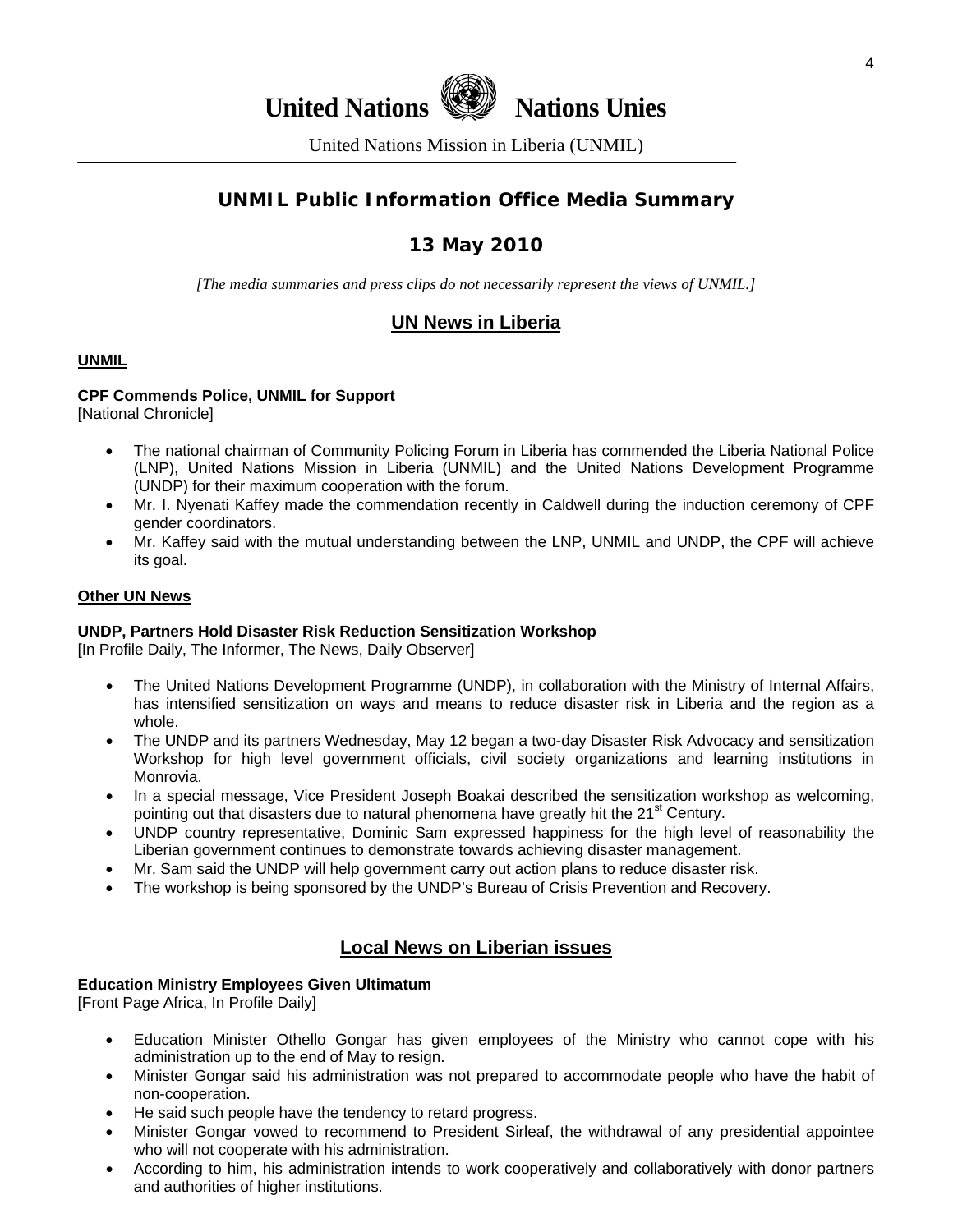- The Education Ministry boss said the strategy is intended to redesign the education system of the country.
- Minister Gongar spoke Wednesday when he officially took office from former Minister Dr. Joseph Korto who attributed the achievements of his administration to numerous supports from donor partners and other relevant institutions.

#### **Special Court Says Charles Taylor Is Not Sick**

[The Monitor, The Analyst, The News]

- The UN-backed Special Court for Sierra Leone has clarified that former president Charles Taylor is not facing any life threatening situation as claimed by his family.
- On Monday, Mr. Taylor's family in Liberia said the former president had developed a serious heart condition.
- The family spokesman, former Bomi County Representative Sando Johnson alleged Mr. Taylor was being denied advanced medical attention.
- Mr. Peter Anderson could not confirm nor deny if Mr. Taylor had been given access to medication, but said such disclosure would be a violation of his right to privacy.
- Mr. Anderson however said Mr. Taylor and other inmates receive quick medical attention whenever it is needed.
- The Special Court spokesman further said the court has medical practitioners on its staff that examine the inmates and provide them medical care when needed.

# **Ahead Of 2011 Elections: UP Using State Funds To Subvert Political Parties - New Deal Alleges; But UP Lawmaker Excepts**

[Heritage]

- The opposition New Deal Movement, has accused the ruling Unity Party (UP) of pre-occupying itself with the usage of state funds and resources to subvert and manipulate the opposition political parties, ahead of the 2011 general and presidential elections.
- The New Deal also accused the UP of corrupting and undermining the Legislature and the Judiciary Branches of the government.
- The New Deal further accused the UP of trying to corrupt the youthful population of the country.
- The New Deal's claims were contained in a formal statement delivered by its Chairman, Moses Mandy-Yuu, Monday when the party officially joined the Democratic Alliance.
- But a member of the UP Legislative Caucus, Gbarpolu County Senator, Daniel Naathern, described the accusations as naïve and irresponsible.
- According to him, the UP does not intend and will not manipulate and subvert any political party or use state resources at the disadvantage of other political institutions.

# **Former Education Minister Expresses Disappointment In President Sirleaf**

[The News]

- Former Education Minister Dr. Joseph Korto has expressed disappointment in the failure of President Ellen Johnson Sirleaf to defend him following an audit report by the General Auditing Commission (GAC) linking him to misapplication of US\$450,000 allocated to the Education Ministry.
- Dr. Korto said he was disappointed that President Sirleaf defended other cabinet ministers like Finance Minister Augustine Ngafuan and his predecessor Dr. Antoinette Sayeh, who were accused by the GAC audit of misapplication of US\$5 million.
- In his farewell statement Wednesday at the Education Ministry during his official turnover, the outgoing minister said the educational system came under massive destruction due to the 14 years civil conflict.
- He said it was saddened that his effort in helping to revive the Liberian school system could not be recognized.

#### **Friday Is 'National Unification Day' – To be Observed As National Holiday**

[Daily Observer, Front Page Africa, The Informer]

- President Ellen Johnson Sirleaf has by proclamation declared Friday, May 14, 2010 as National Unification Day.
- The Day will be observed throughout the country as a National Holiday.
- According to a Foreign Ministry release, President Sirleaf has ordered that all public buildings and business houses be closed on the Day.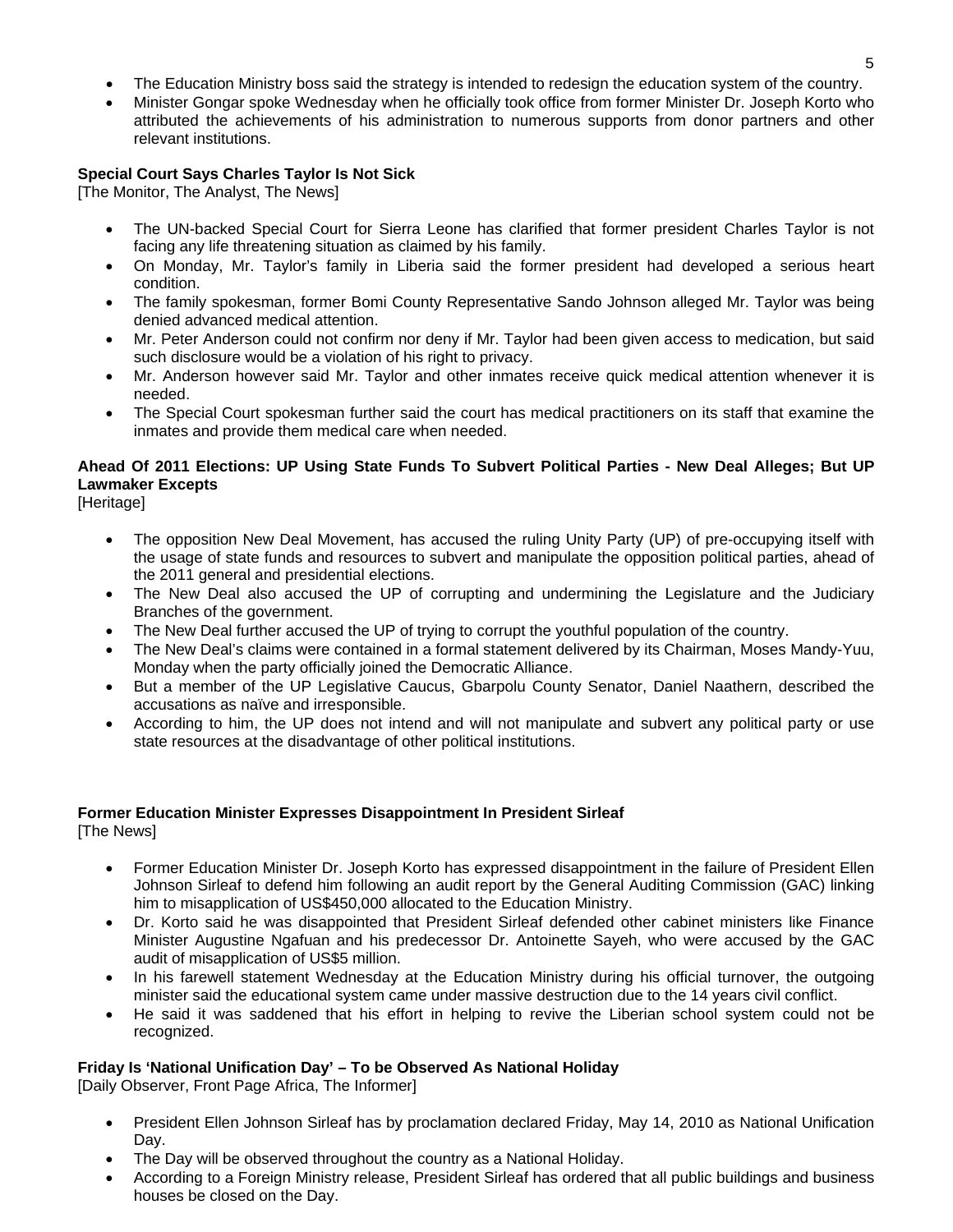- The proclamation is in consonance with an Act passed by the National legislature at its Session of 1959/1960, declaring May 14 of each year as National Unification Day of Liberia.
- The Unification Monument was dedicated January 5, 1961 in Kolahun, Lofa County as a perpetual remembrance of the ideals.

#### **Star Radio** *(News monitored today at 09:00 am)*

#### **President Sirleaf Announces Mass Eviction of Illegal Occupants**

- President Ellen Johnson Sirleaf says government will shortly begin evicting people along the Mesurado River to give Monrovia a face lift.
- President Sirleaf noticed people living and selling along the river are using the river banks as dump sites.
- The President said the Public Works Ministry and other agencies concerned will ensure that structures illegally built along the river be demolished.
- She also noticed that business people were building stores in the right-of-way thus preventing the construction of streets reaching the riverside.
- Meanwhile, President Sirleaf has expressed satisfaction over the level of work being done on the Vai Town Bridge.
- The Liberian leader made the observation Wednesday when she toured the construction site of the bridge and the waterside area.
- At the same time CICO says it would complete the construction of the Vai Town Bridge by November 2011. (Also reported Truth FM, Sky FM, and ELBC)

**Maryland Lawmaker Wants SIFCA's Investment Halted** 

- A Maryland County Representative has called on government to halt the awarding of the Decoris Oil Palm to the foreign investment group, SIFCA.
- Representative Bhofal Chambers said the people of Maryland are not satisfied with the way the oil palm is being awarded to the Company.
- Representative Chambers claimed the group is offering little to government and also proposing a small employment for Marylanders compared to the offer from another company.
- According to him, the investment group Bakrie Sumatera Plantations has offered to invest over 100-million US dollars with the creation of huge employment.
- The Pleebo-Sodoken District lawmaker said it would be unfair for government to leave such a huge offer with many opportunities for another with little benefit.

#### **Fire Guts Justice Ministry**

- Fire Wednesday night gutted at least five Justice Ministry offices on Ashmun Street.
- Assistant Minister for Litigation Augustine Fayiah said his office and that of the Solicitor General, Wilkins Wright were affected.
- Cllr. Fayiah said the cause of the fire is not yet known.
- An investigation is expected to be launched into the fire disaster soon.

(Also reported Truth FM, Sky FM, and ELBC)

#### **Education Ministry Employees Given Ultimatum**

#### **Suspected Bangladeshi Human Trafficker Arrested**

- The Bureau of Immigration and Naturalization has arrested a Bangladeshi national for alleged human trafficking.
- Rayhon Mozumder, 22 was arrested on May 9, this year in the Sayon Town community on Bushrod Island.
- A BIN spokesman said Mr. Mozumder was picked up for his alleged connection to the trafficking of some forty Bangladeshi nationals.
- According to Mr. Smith, the 40 Bangladeshi were brought into the Liberia under the pretext that they were to be employed with a private company.
- Mr. Smith identified the self-styled company as the International Styled Talk Fusion Neray Liberia Incorporated.
- Mr. Smith said following investigation it was established that the company does not really exist.

#### **Special Court Says Charles Taylor Is Not Sick**

#### **Woman, 21 Charged With Illegal Possession of Drugs**

- The Drug Enforcement Agency (DEA) branch in Grand Bassa County has charged a 21-year old woman with illegal possession of narcotic drugs.
- Mrs. Frances David was arrested Monday in a ghetto operated by her husband one Paul David in the Moore Town Community.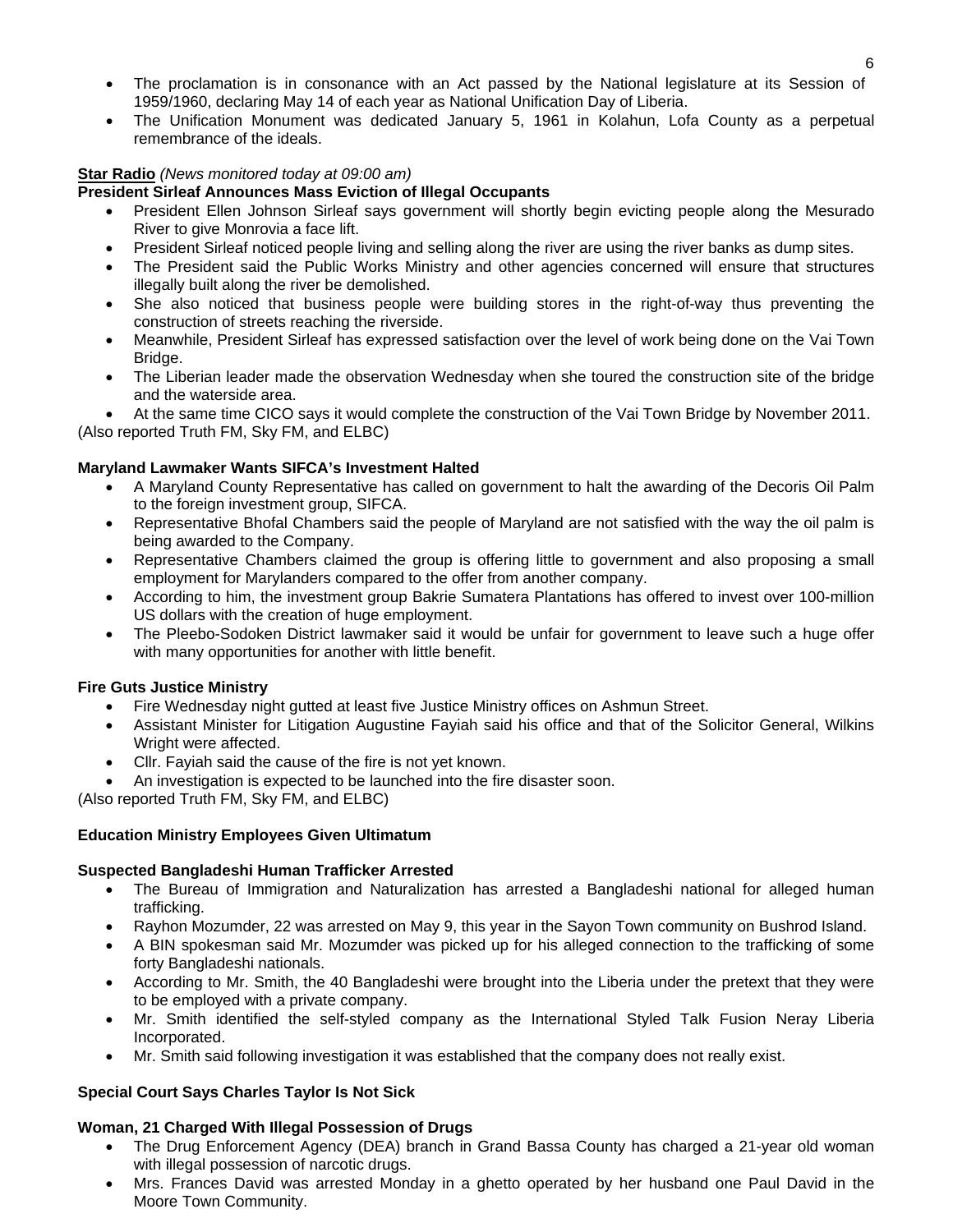- DEA agents in the county said, Mrs. David was also in possession of nine rocks of Italian White when she was arrested.
- DEA Grand Bassa Officer-In-Charge, Major Joseph Targedine said the arrest is part of Operation Dragnet, launched to rid the county of dangerous substances and that Mrs. David would be sent to the Buchanan Magisterial Court for prosecution.

(Also reported Truth FM, Sky FM, and ELBC)

# **International Clips on West Africa**

#### **Ivory Coast**

#### **Ivory Coast opposition calls off flashpoint march**

Reuters - Ivory Coast's opposition on Wednesday called off a protest scheduled for the weekend after talks with President Laurent Gbagbo, who wanted it postponed until after an African Development Bank meeting this month. The march planned for May 15 to protest against the blocked electoral process had been a cause of tension between the government and the opposition in the world's top cocoa grower. Presidential polls meant to reunite the country have been delayed indefinitely because of rows over voter registration and rebel disarmament. The opposition accuses Gbagbo of stalling the process deliberately to extend his mandate. The government had requested the opposition delay the march until after an African Development Bank summit in Abidjan from May 24- 28, but opposition leaders had vowed to go ahead with it. "Faced with the risk of clashes and loss of human life and remembering our commitment to take power by the ballot box rather than violence ... the (opposition) presidents have decided to delay the protests planned for May 15 to a date they will fix later," an opposition coalition statement said. Gbagbo had been in negotiations with opposition Democratic Party of Ivory Coast (PDCI) leader Henri Konan Bedie. Locals had feared he would just ban it by decree and the opposition would defy him, leading to clashes and bloodshed. At least seven people were killed in scuffles between security forces and opposition demonstrators in February.

#### **US State Department Warning Issued for Ivory Coast**

#### **http://www.articleant.com/gen/79180-cote-d-ivoire-travel-warning.html**

The Department of State warns U.S. citizens of the continued risks of traveling to Cote d'Ivoire and urges them to exercise caution while traveling there. This replaces the Travel Warning for Cote d'Ivoire dated September 22, 2009 to update information on the security and political situation, and to advise of the increased probability of political demonstrations and unrest. Cote d'Ivoire has been a divided country since a 2002 failed coup attempt evolved into an armed rebellion that split the country in two. Ivorian President Laurent Gbagbo and New Forces leader Guillaume Soro signed the Ouagadougou Political Agreement (OPA) in March 2007, and a new government was formed with Soro as Prime Minister. Implementation of the accord, including federal elections, is ongoing, but longawaited elections have been postponed repeatedly. No new date for elections has been announced since cancellation of elections in November 2009. The government has not regained full control of the northern part of the country, which remains under the de-facto control of the New Forces.

#### **More peacekeepers needed, say analysts**

ABIDJAN, (IRIN) - An additional police unit and more troops should be added to the UN Office in Côte d'Ivoire's peacekeeping presence of 8,500 troops, to keep the peace in the west, say the International Crisis Group (ICG) and aid officials. There is broad support for the call among aid workers IRIN spoke to, and the general public. The mandate of the UN Operation in Côte d'Ivoire (UNOCI) comes up for renewal on 31 May and a UN Department of Peacekeeping Technical Assessment Mission recently visited the country to evaluate the situation. It is due to make recommendations to the UN Security Council at the end of May. The political focus of the concept of who is considered to be an Ivoirian, and a deteriorating economic situation have combined with "armed groups and militias, the resurgence of xenophobic language, and a challenging socio-economic situation, to make for an explosive environment, threatening the stability of this country," said the ICG in its report. "If the UN and other international partners in Côte d'Ivoire do not rapidly put in place the political and security mechanisms capable of preventing violence, the Ivorian peace process is at the risk of derailing, with serious consequences for Côte d'Ivoire and its neighbours." The Interior Ministry must increase its security force presence in the west, says the ICG, and Guillaume Soro, prime minister and general secretary of the Forces Nouvelles, must accelerate disarmament in the Forces-Nouvelles-controlled west and north.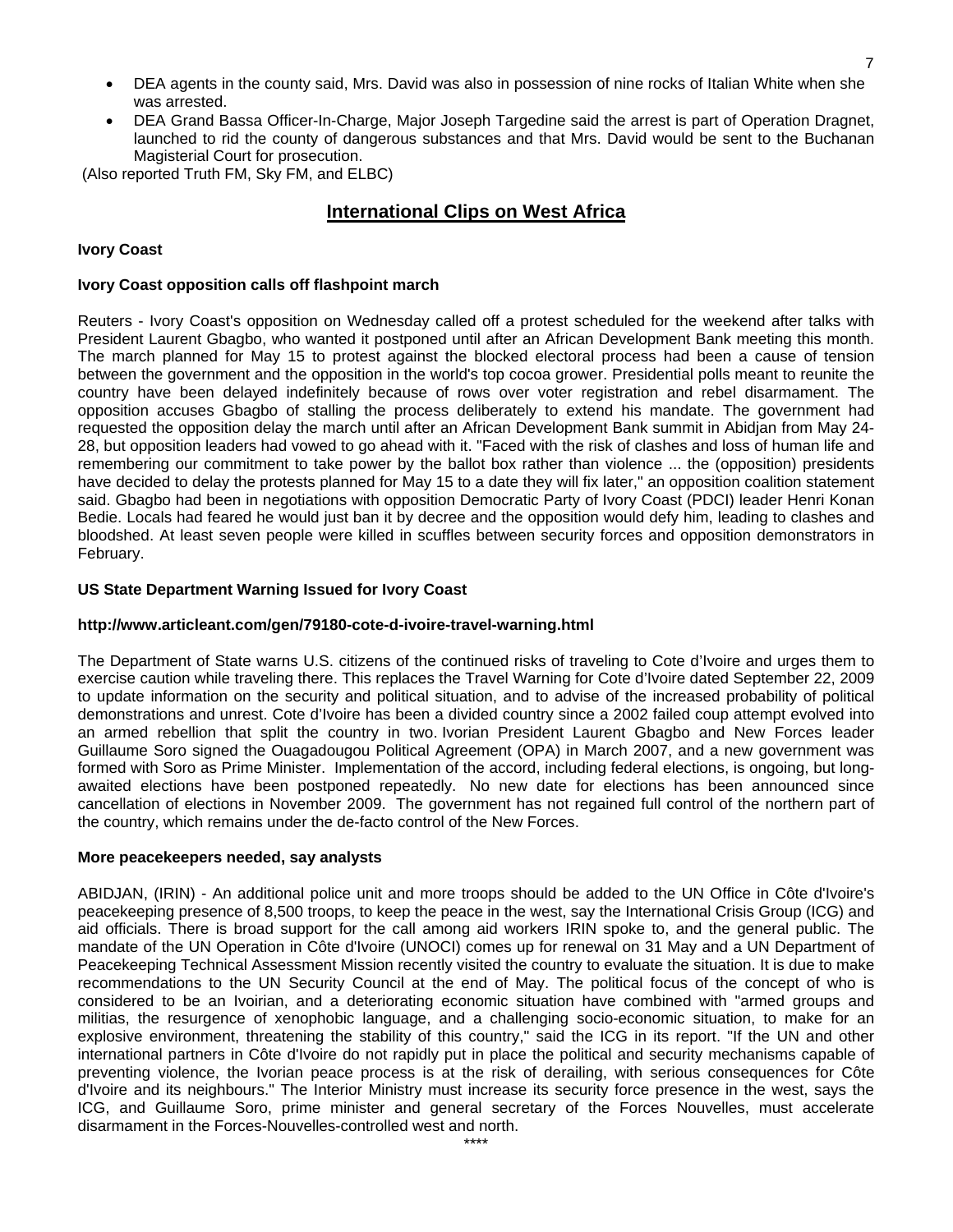# Star Radio Liberia Saturday, 15 May 2010

#### **Charles Taylor trial transferred to new location**

Written by Matthias Daffah

The trial of Former Liberian President, Charles Taylor has been transferred to a new location in The Hague.

The Judges of the Special Court for Sierra Leone have also postponed the production of evidence until Monday May 17.

The postponement is intended to facilitate the re-location of Mr. Taylor's trial.

The new arrangement specifies that Mr. Taylor will still face the same Judges of the Special Court when his war crimes trial resumes Monday.

The trial will relocate from the courtroom of the International Criminal Court to a newly-constructed courtroom for the Special Tribunal for Lebanon.

The Special Tribunal for Lebanon was established by the United Nations to try people suspected of assassinating Former Lebanese Prime Minister Rafik al-Hariri.

But to date no one has been arrested in connection with the murder.

Mr. Taylor's trial will be the first to be held in the newly constructed courtroom of the Special Tribunal for Lebanon.

According to the MOU between the Special Court and the Special Tribunal for Lebanon, the Special Court will pay for all trial-related costs.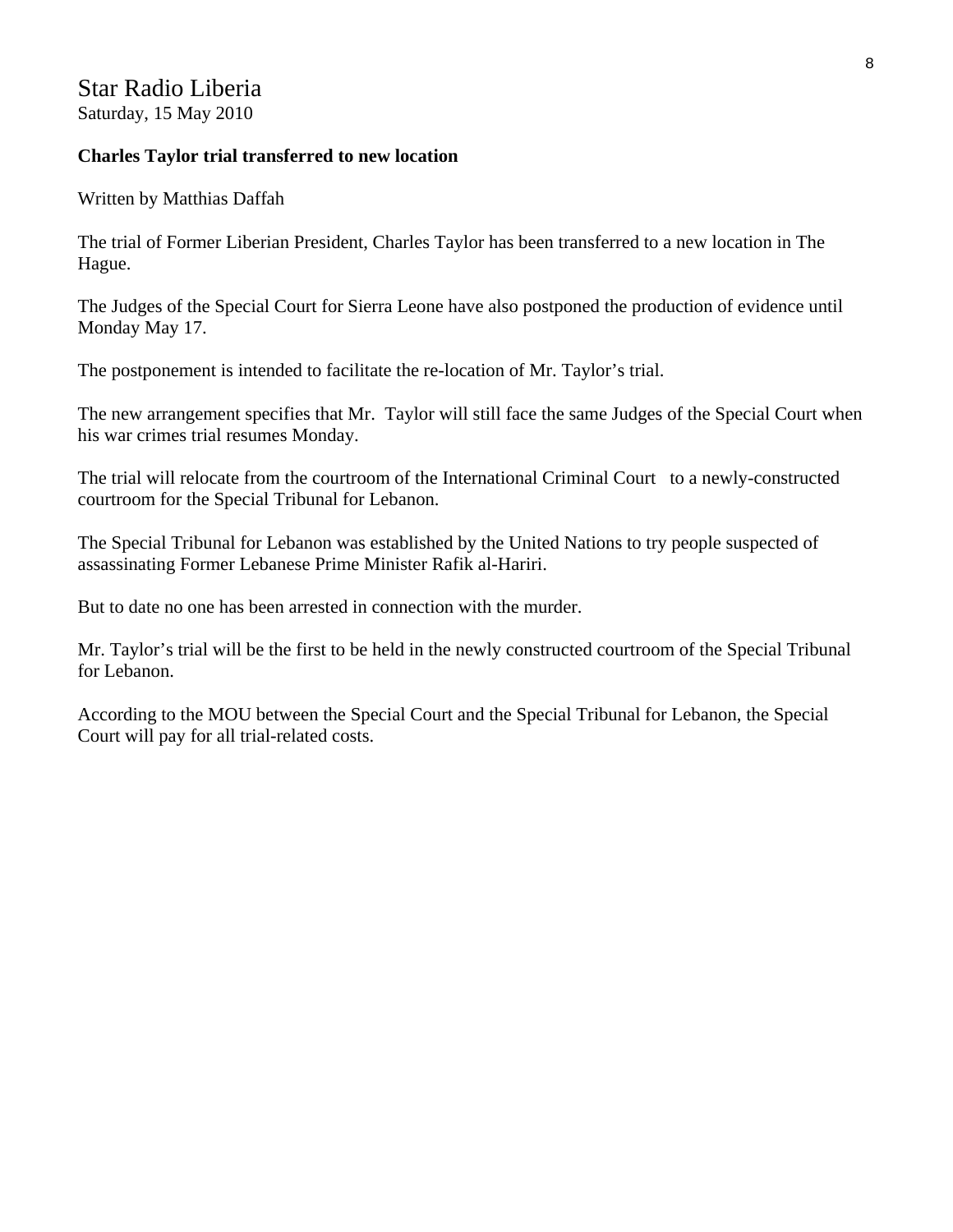# **Anti-TRC Forces Could Hijack TRC Report, Recommendations**

#### By: I Giple Nagbe

A leading human rights group has called for new investigation into the Truth and Reconciliation Commission (TRC) Final Report to ward off any potential hindrance to its successful implementation. In its own report on the TRC's deliberation, titled 'Beyond the Truth and Reconciliation Commission: Transitional Justice Options in Liberia' launched on Tuesday, May 11, 2010 during a Press conference, held at it's head office in Monrovia, the International Center for Transitional Justice (ICTJ) cites weaknesses and strengths of the TRC Report while at the same time stands in support of the TRC final Report.

The ICTJ however insists that the TRC did not follow international best practices in arriving at the recommendations and did not adhere to transparency and respect for due process. The human rights group still wonders how the TRC arrived at the recommendations of prosecution and lustration and questions its (TRC) validity in a bid to go forward in healing the country and totally reconciling its people.

Speaking to reporters, Paul James-Allen, one of three authors of the ICTJ'S report, the others being Aaron Weah and Lizzie Goodfriend, said that the ICTJ report is a product of nearly six years of dealings with and getting to know about Liberian TRC procedure and transitional justice landscape in the post war nation. According to him its (ICTJ) report also represents a review of the TRC process, analyzes the final report and its recommendations and suggests ways to address the transitional justice issues in the TRC report.

The International Center for Transitional Justice (ICTJ) works to redress and prevent the most severe violations of human rights by confronting legacies of mass abuse. ICTJ seeks holistic solutions to promote accountability and create just and peaceful societies. ICTJ works in societies emerging from repressive rule or armed conflict, as well as in other societies where legacies of abuse remain unresolved.

In a Position Statement, ICTJ's report on the TRC Final Report and Recommendations highlights the origin, mandate and operations of the TRC. It held that the TRC was set up to carry out a particular job and the reasons it came up with the kind of recommendations and responses that followed, based on the agreement between Liberians and members of the international community for Liberia to choose how it as a country, emerging from a bloody civil conflict, decides its path to pursue in terms of transitional justice.

The ICTJ also noted the strengths of the TRC Final Report in its 'innovative engagement' with the Diaspora community and dealing with economic crimes committed during the country's horrible past. However, ICTJ in the report, was quick to call members of the Press to the glaring discrepancy the TRC Report for lacking 'supporting evidence and information' to conclude and recommend that 124 and 58 persons respectively be prosecuted for gross violations of human rights, international humanitarian law and rank domestic crimes. The ICTJ report also questioned the reprieve from prosecution of 38 other individuals for 'cooperating with the TRC' but admitting to the commission of heinous crimes, as well as 49 other high-profile individuals, including President Ellen Johnson Sirleaf and Nimba County senior Senator, Prince Y. Johnson, who have declared their intentions to contest the forthcoming 2011 presidential election, despite being lustrated and banned from public office for 30 years by the TRC Final Report.

Some reasons why the ICTJ came to the conclusion that the TRC Final Report is questionable, come in the wake of notable challenges faced by the TRC during its operations then, which included limited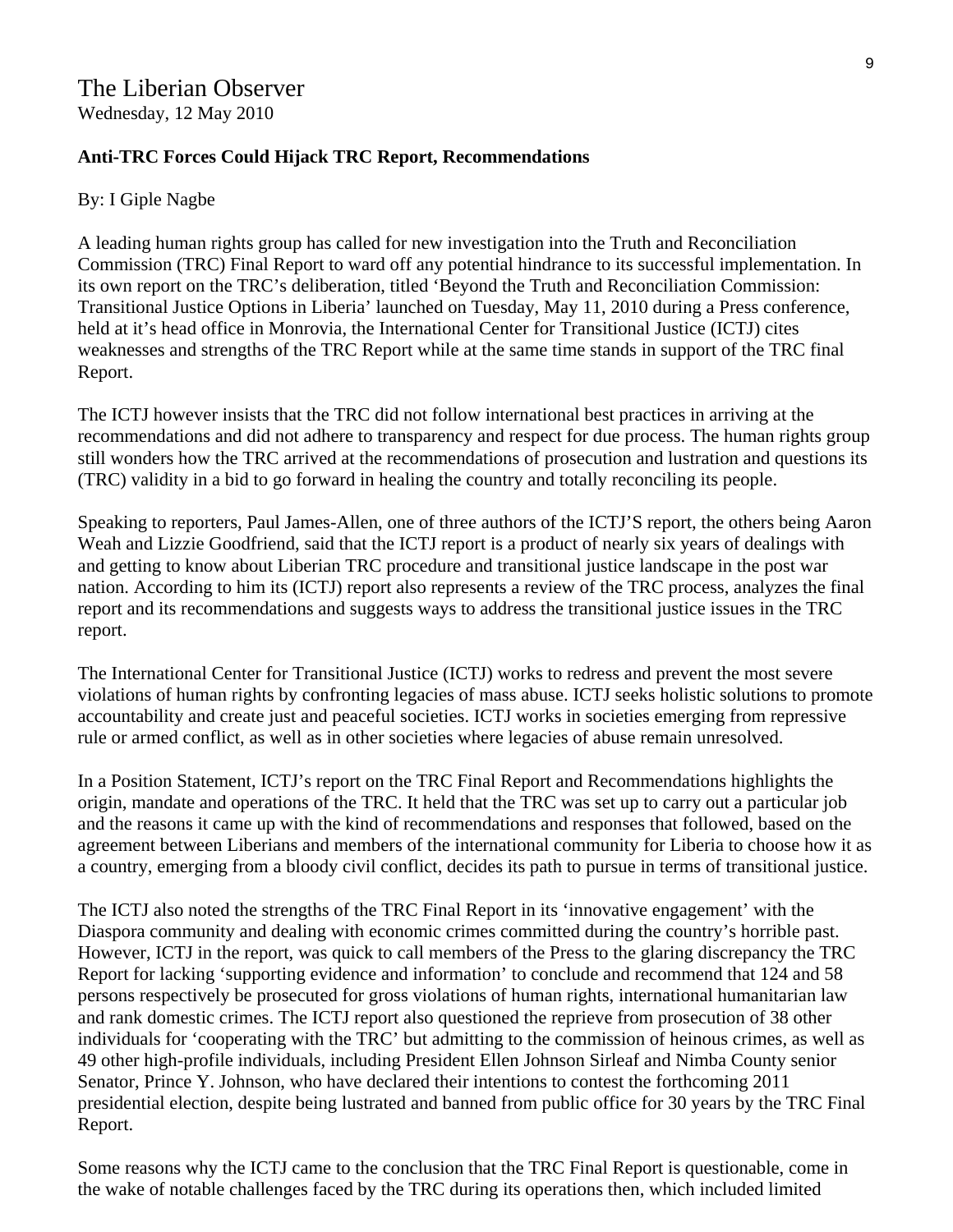technical capacity, poorly coordinated programming and disharmony among its commissioners, to the effect that, two former commissioners of the Commission did not sign and endorse the TRC Final Report.

Furthermore, the ICTJ, fears that if anti-TRC forces are allowed to take over the prospects of real discussions on how progress in the TRC report can be reached concerning the implementation of the recommendations it will jeopardize Liberia's hard fought-for peace and stability and further encourage the culture of impunity that has become a part of political, social and economic life in the country since its founding in 1847.

When pressed as to whether the report of the ICTJ will not undermine effort of the Independent National Human Rights Commission (INHRC) when nominated and subsequently confirm by the Senate, Ms. Lizzie Goodfriend, a co-author of the ICTJ report wants stakeholders of transitional justice to see their report as a stance for human rights not only for the victims but also for alleged perpetrators as well.

When this reporter put it to the authors to identify some "anti-TRC forces" that it mentioned in its report, that should not be allowed to hijacked the TRC Final Report, the ICTJ believes there is no need to name a particular person or group as it is glaring from the day the TRC released its final report to the public.

In concluding, ICTJ suggested that, to ensure that Liberia is at peace with itself and its neighbors, the administration of President Sirleaf must come up with a policy paper on the way forward for the TRC recommendations to be implemented. By calling for the palava hut style to be employed in determining the final outcome of the TRC report is not enough, while at the same time the president has declared her intention to contest the forthcoming 2011 presidential election. The ICTJ also wants civil society groups, external partners, as well as the Fourth Estate to take advantage of the opportunities presented in the TRC report and to address the shortcomings of transitional justice as enshrined in the TRC Final Report.

*0Copyright Liberian Observer - All Rights Reserved. This article cannot be re-published without the expressed, written consent of the Liberian Observer. Please [contact us](http://liberianobserver.com/contact) for more information or to request publishing permission.*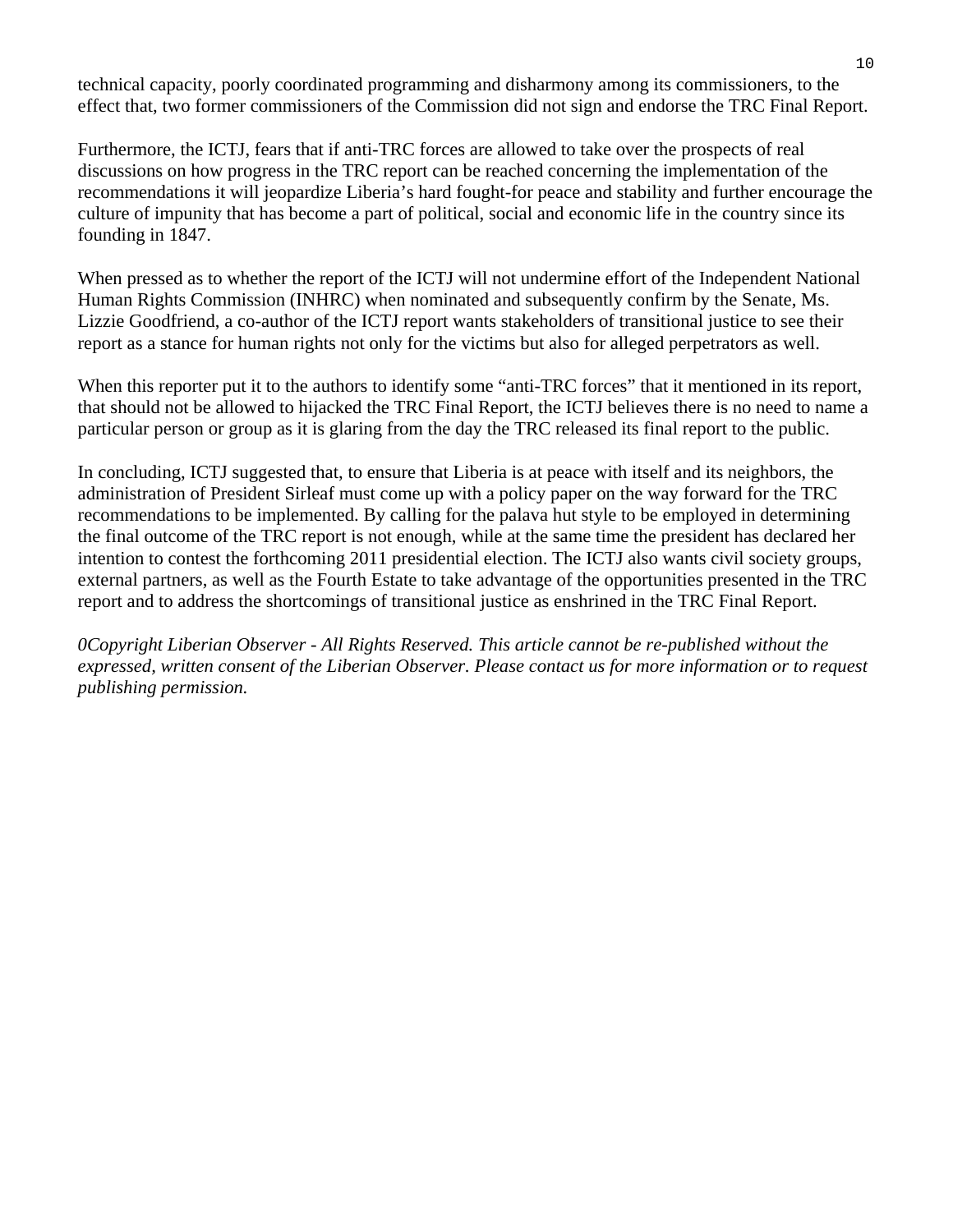# The East African Monday, 17 May 2010

# **We must protect victims, Ocampo's witnesses too**

# By By Muthoni Wanyeki



Louis Moreno-Ocampo, Prosecutor for the International Criminal Court, has come and gone. His visit did not, however, clarify what Kenyans are impatient to know.

We know he is pursuing cases involving politicians from both sides of the Grand Coalition, in which businesspeople, civil servants and state security agents may also be involved. But which cases specifically remain unclear.

We could guess, of course — the most illustrative cases on both sides being the attacks on the Kiambaa church as well as the attacks in Naivasha. But a guess is still only a guess.

And thus the only reassurance we have so far is that he is pursuing both the organised violence in the North Rift as well as the equally organised counter-attacks moving out from Central and Nairobi into the South Rift.

This is obviously a good thing in terms of mitigating the perception

that politicians from one ethnicity/political persuasion only were involved — and thus too the potential for further violence in reaction to any possible indictments that could appear one-sided.

Not so reassuring, however, is his apparent reluctance to pursue cases specifically involving state security agents.

Because it is clear that if the ICC is to play a deterrent role with respect to the potential for future violence, accountability must also be sought from the highest possible levels of state security agencies to remind them all of their responsibility to act impartially and in the public interest at all times.

Meanwhile, it is obvious that levels of risk and threat have increased since the decision of the ICC's pretrial chamber — and in an entirely indiscriminate manner.

On the ground, communities of the ethnic/political persuasion who believe "their" men are being unfairly targeted are not making the distinction that we must all make between victims and potential witnesses.

So let us reiterate that distinction here. Victims are Kenyans who suffered the effects of the violence those who lost family members, who were injured, who had their homes and property destroyed, who were forcibly displaced.

They are numerous. Many of them have already had the courage to share their experiences with numerous interlocutors — national and international human-rights organisations, humanitarian and relief organisations, the Commission of Inquiry into the Post Elections Violence and the media.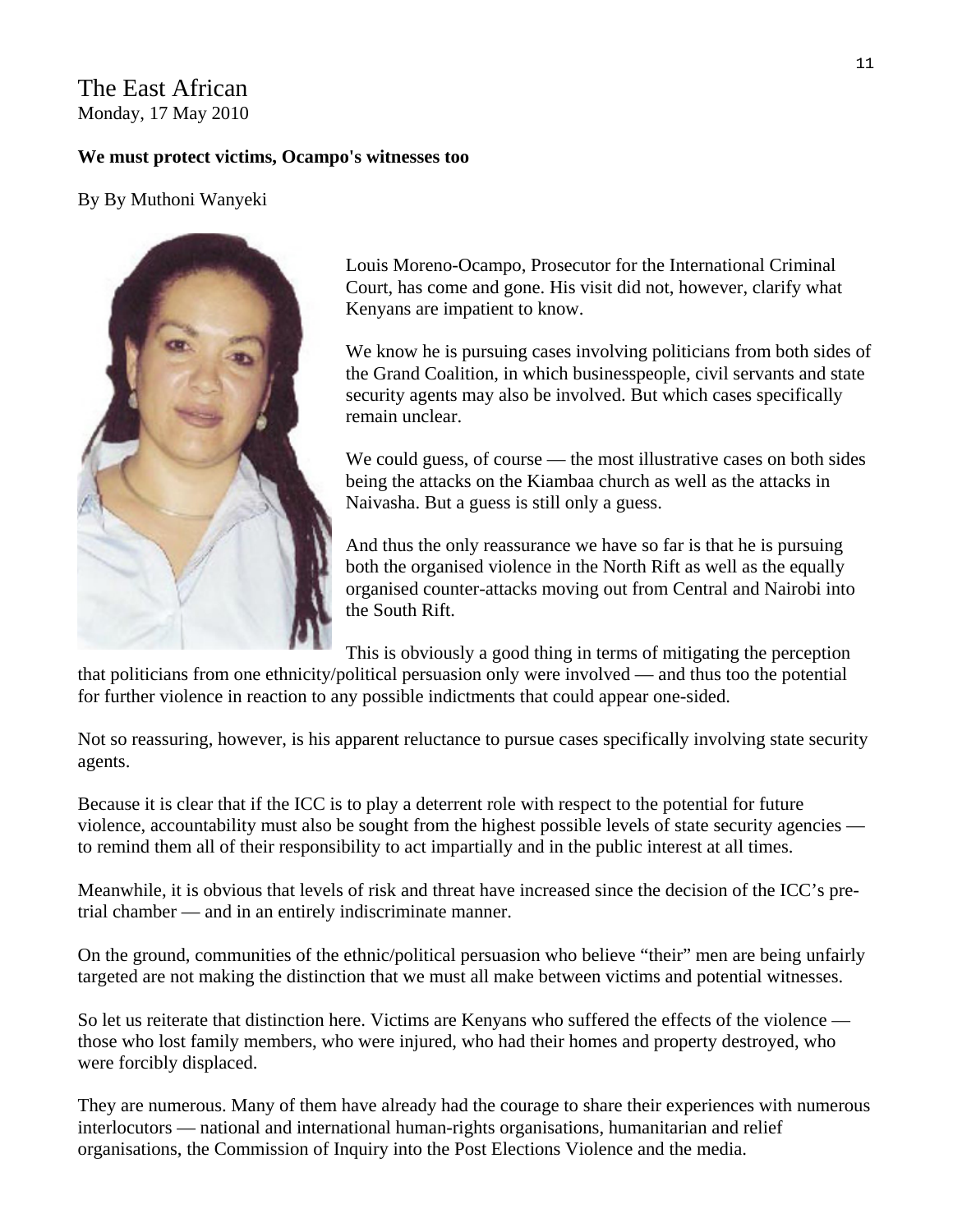They have done so in the belief that their stories will not just be heard but be responded to — in terms of providing them not just with criminal justice but also with restorative justice.

Providing them with temporary refuge, an unsatisfactory resettlement exercise, only nominal medical and psychological care and even more nominal help to reconstruct their livelihoods simply is not good enough.

But the point here is that they are victims. And the ICC provides all victims, whether witnesses for the Prosecutors' cases or not, the right to both independently participate in the court's proceedings as well as to receive, in the event of successful convictions, reparations.

And the fact that victims are being subjected to coercion and intimidation is unacceptable.

Given what we already know about the forms and patterns of violence at the time, it seems naive to call upon the state to ensure the protection of victims — by ensuring intensified security in all areas affected by the violence.

But call on it we must.

The responsibility to protect lies with the state. And it is the state that will be held accountable should anything happen not only to victims, but to intermediaries and potential "insider" witnesses. That state failed us all in 2007/8. It must not do so again.

*L. Muthoni Wanyeki is executive director of the Kenya Human Rights Commission*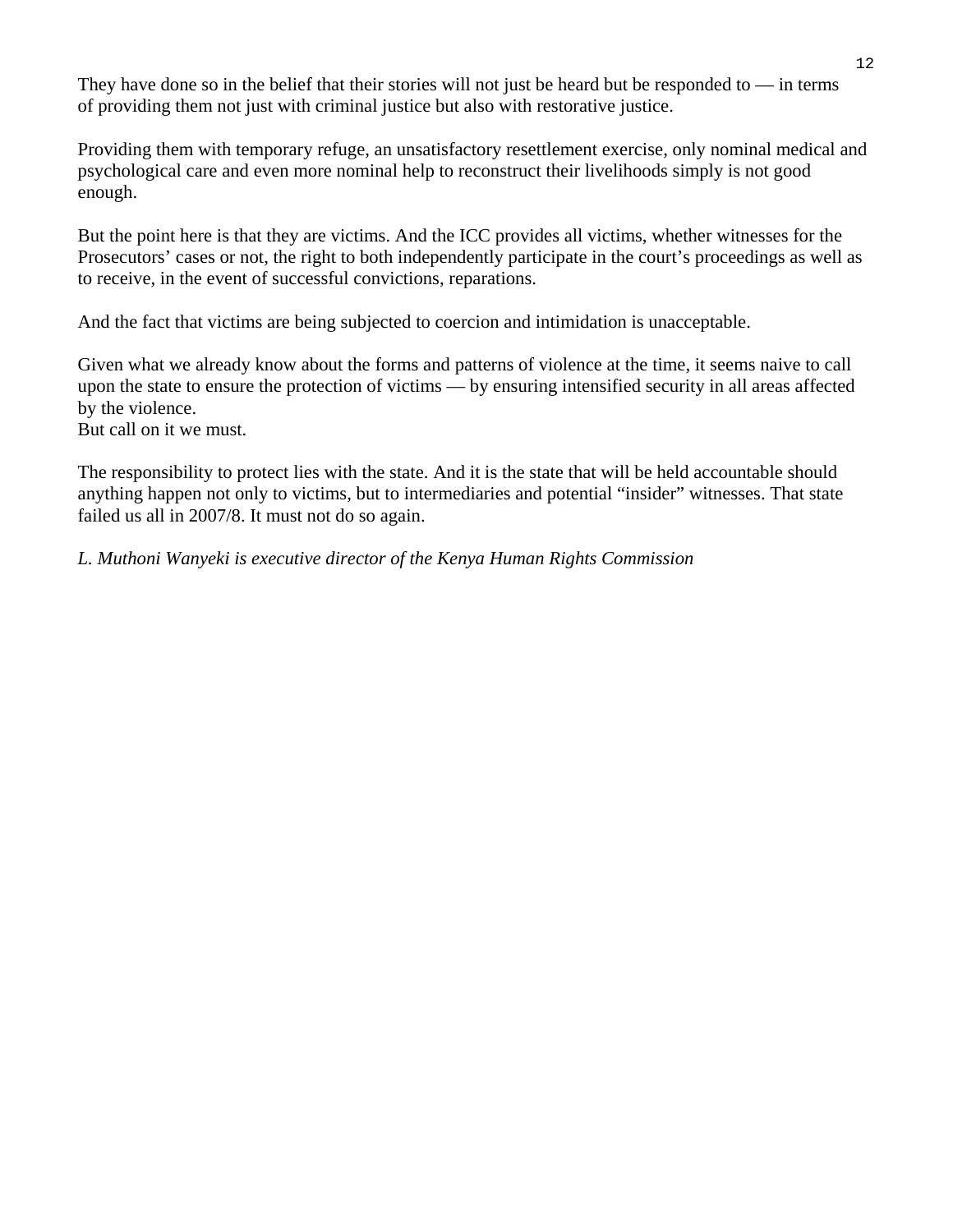# Daily Nation (Kenya)

Thursday, 13 May 2010

# **Ocampo's disarming handshake**

# By SAMWEL KUMBA

There is a buzz as International Criminal Court prosecutor Luis Moreno-Ocampo walks into the room. Ignoring aides and officials ushering him to a seat in front of the small hall, he starts a round of handshakes.

And to everyone's consternation, he does not stop with just a few people in the front row, but works his way through the gathering of community media practitioners at the event that also marked the launch of the *Internews* offices in the city centre on Tuesday morning.

# **Whisper anxiously**

He shakes close to 100 hands, navigating his way through packed aisles and rows, stepping over peoples' feet and reaching over shoulders as officials look on perplexed and his security men whisper anxiously into their microphones. Casual and relaxed, perhaps, is the unknown side of the ICC prosecutor who otherwise comes across as a man out to slay all who cross the legal boundary.

Everybody is at ease, and Mr Moreno-Ocampo takes his seat. Three journalists make presentations on their experiences covering the post-election violence. First to go on stage is Moses Mogeni, a freelance cameraman, then based in Kisumu. "Kisumu was a police city. I was traumatised by what I saw and the killings I witnessed. The divisions spilled over into newsrooms," he says.

Mr Mogeni said he would never encourage his children to join the police force after what he saw. The Kenyan police officers attached to Mr Moreno-Ocampo are expressionless. Then in comes Carl Ndugu, names he adopted for convenience at the height of the violence.

Before, he was Lewis Usenge. "The situation was nasty. During the day I was a journalist. At night I joined other youths for community policing," he said. Mr Moreno-Ocampo interjects just as the master of ceremony is about to follow the programme that has time for just one or two questions from the floor and a short response from the ICC prosecutor.

He asks everybody in the room to introduce themselves. He also asks his audience to state their interest in the ICC process and ask a question. That made the entire session quite interactive, maybe a technique he uses to put witnesses at ease. So, how did he get his job?

He was then teaching at Stanford and Harvard universities. At Harvard, he taught two programmes, one about corruption and the other about establishing the rule of law worldwide. He had made that his dream.

After one class, he received a call informing him that his name had been included among candidates being considered for the post of chief prosecutor of the ICC. "The caller, indeed, told me that my name was top on the list and he wanted to establish if I would take the offer," he said.

After discussing the call with his wife, the prosecutor assured her that there was nothing wrong. He was interviewed in New York before he returned to teaching. "A few months later, I was appointed unanimously and became the first prosecutor of the ICC. I had the task of building the institution. That is why I am in Kenya today," he said.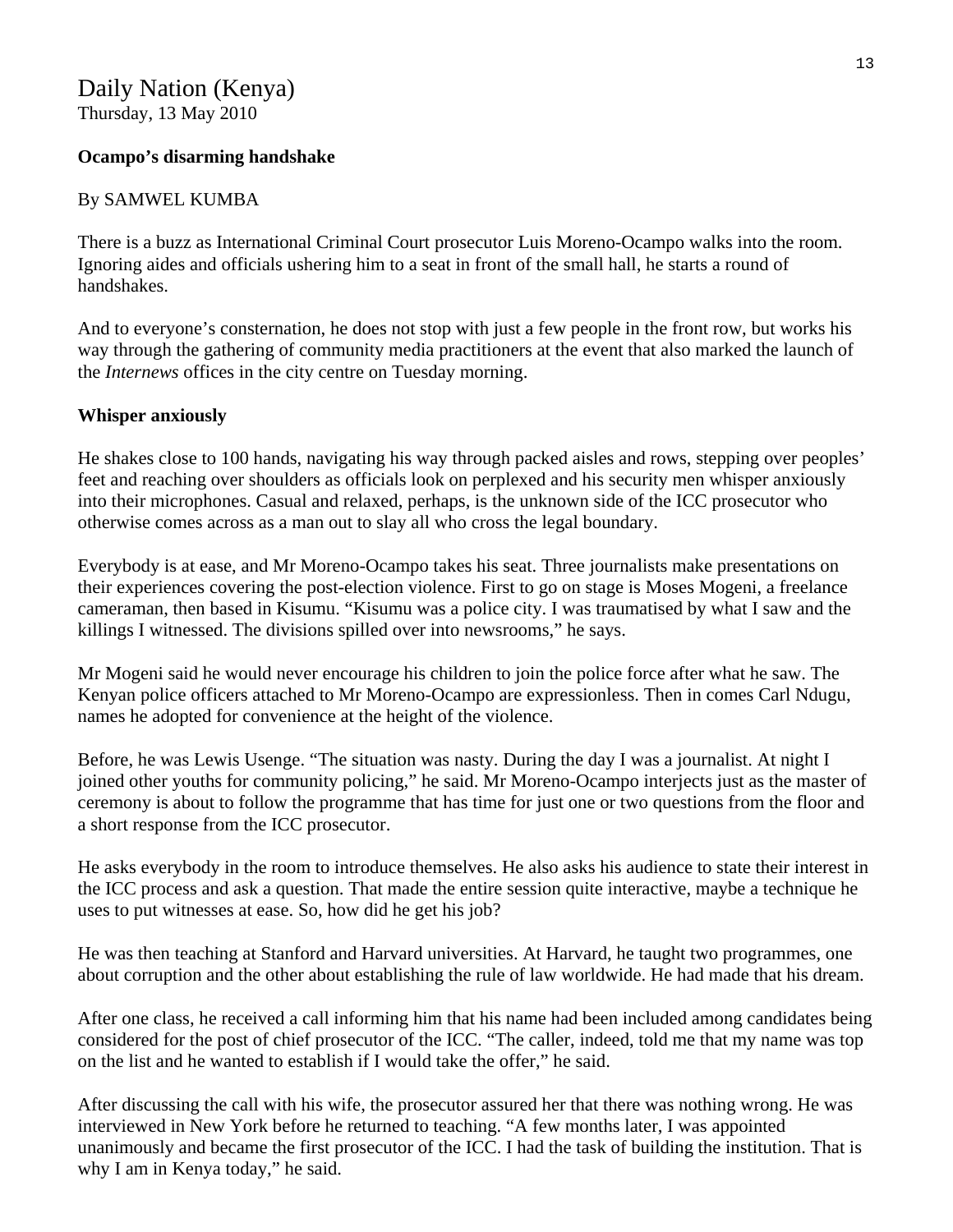He and the ICC are actualising a UN charter provision that nation states should not attack their citizens. Initially, states did whatever they liked with their citizens. That is how Hitler was able to kill his people. But after the UN was formed, people said "never again". Mr Moreno-Ocampo says that the "never again" was a promise that was to take a long time to be fulfilled.

This perhaps explains why, although the convention against genocide was adopted in 1948, it was not implemented immediately. It required a tribunal to be implemented and this could not happen during the cold war which, he said, was about political life, not about legal life.

"Rwanda was the last shame in which almost a million people died," he adds. But after the genocide, there was a new impetus and the ICC was created. "It was only then that the team started to transform the "never again" from a mere promise into a legal obligation."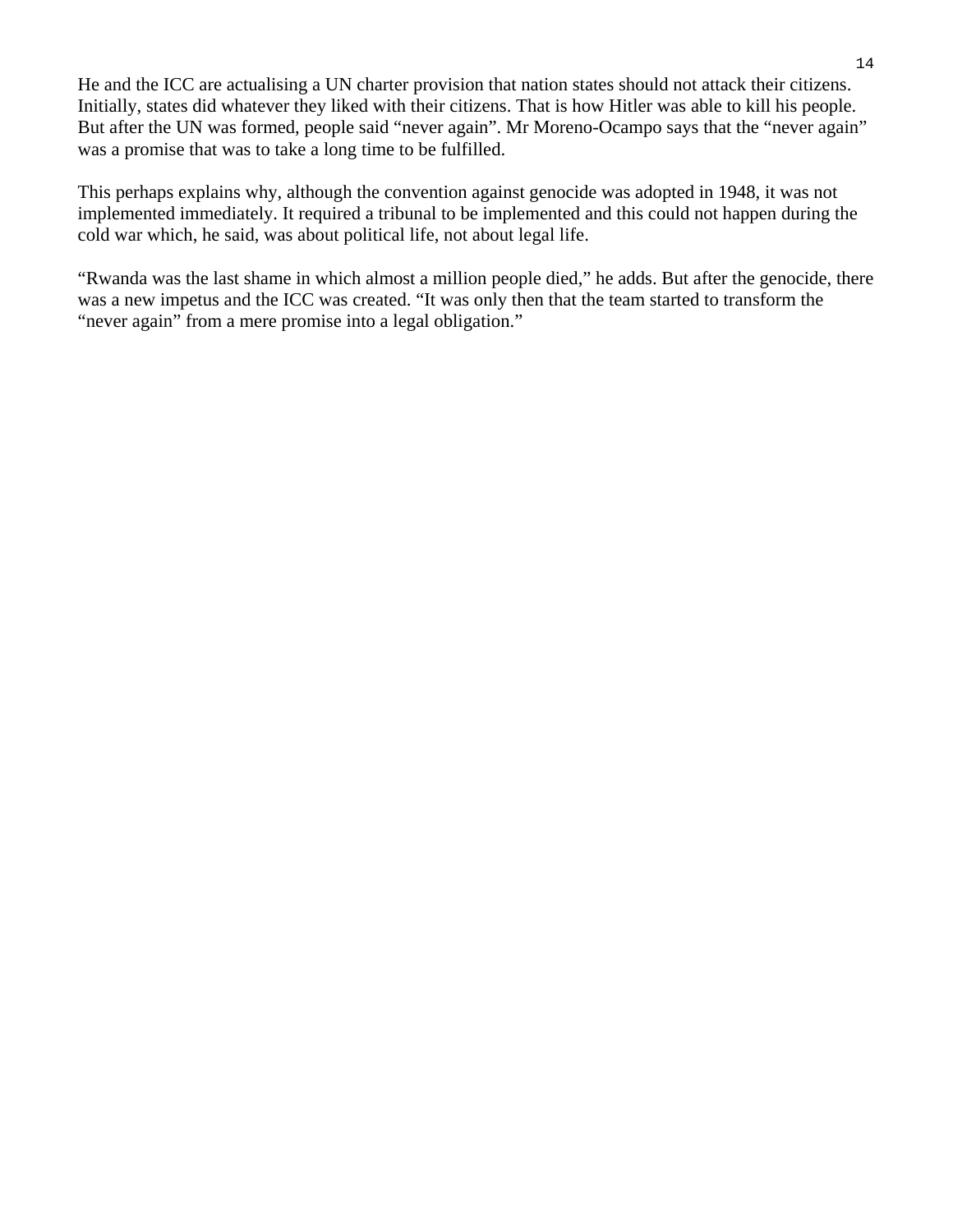#### **Daughters come to dad's rescue in genocide trial**

Two defence proceedings continued this week before the Arusha-based International Criminal Tribunal for Rwanda (ICTR) involving Joseph Nzirorera, former Secretary General of then Rwandan ruling party in 1994, MRND, and that of ex-Youth Minister Callixte Nzabonimana.

In Nzirorera's case, three defence witnesses testified on Wednesday, including his two daughters, Aurore Uwase (30) and Flora Kalisa (32). The two daughters separately backed their father's defence of alibi.

They claimed that the day Rwandan President Juvenal Habyarimana was killed on April 6, 1994 their father was at their home at Remera in Kigali, and not in Mukingo Commune, Northern Rwanda, as alleged by the prosecution.

They claimed that they only left the following day together with their father to Kiyovu area, also in Kigali city. The daughters, who are living in exile in Europe, also alleged that they had sought refuge at the residence of genocide-convict Lt. Col. Ephrem Setako until April 11, 1994.

During the time in question the prosecution alleges that Nzirorera was at his Mukingo commune busy inciting the population to exterminate ethnic-Tutsis.

Nzirorera is jointly tried with two other senior MRND leaders --President Mathieu Ngirumpatse and Vice-President Edouard Karemera. Karemera has already completed his defence case.

The trial continues on Monday.

As was the case last week, the defence case of genocide-accused Nzabonimana continued in closed session.

Eleven defence witnesses have already testified and the case continues on Monday.

FK/SC/GF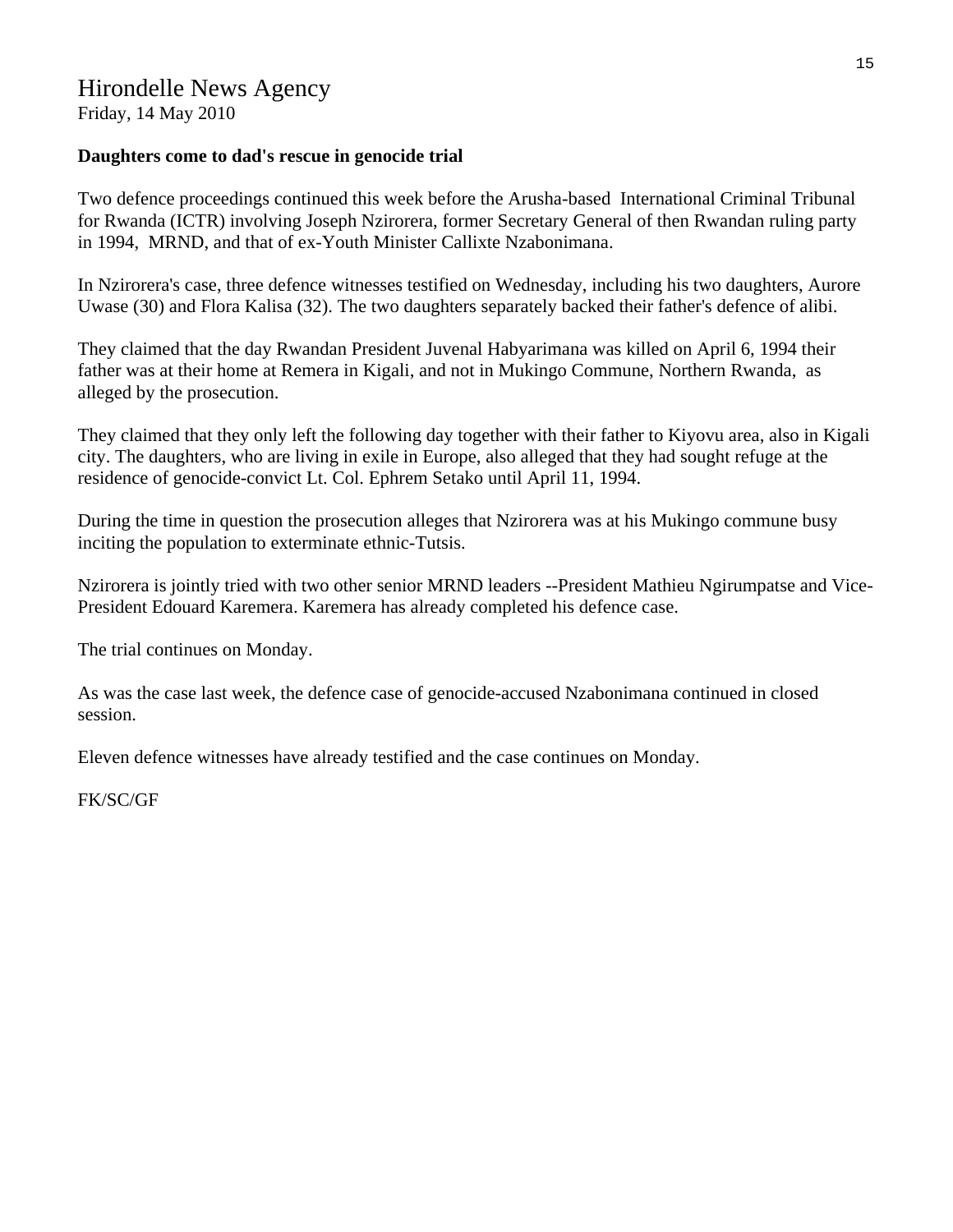# **STL's Bellemare to press charges in Hariri case 'by fall'**

#### By Michael Bluhm

BEIRUT: Special Tribunal for Lebanon prosecutor Daniel Bellemare plans to file charges this fall, tribunal President Antonio Cassese told The Daily Star in an exclusive interview on Saturday.

"Prosecutor Bellemare announced that he is likely to issue an indictment between and September and December of this year," Cassese said. "This is what he said … This is my expectation."

Cassese added that he did not have any information about the potential culprits or the details of Bellemare's probe. "I have no idea, because we are very strict … The prosecutor does not tell anything [about the investigation] to anybody within the tribunal," Cassese said. Bellemare's office did not respond to a request for comment.

The UN Security Council established the court to try suspects in the February 2005 assassination of former Prime Minister Rafik Hariri, although the tribunal has a mandate to pursue the perpetrators behind assassinations, attempted killings and political violence from October 2004 through January 2007. Hariri's killing sparked a wave of popular demonstrations which brought about the withdrawal of Syrian troops from Lebanon after a 29-year presence. Syria has always denied any involvement in Hariri's assassination.

At the same time, Cassese believes the tribunal will struggle to find enough donations for its budget next year, because the added costs of a trial would run into state budgets shrunken by the economic crisis afflicting the Western nations bankrolling the court. Lebanon pays 49 percent of the tribunal's annual budget, which for 2010 amounts to \$55.35 million.

"There is no problem [with financing] this year," said Cassese who also served as the first president of the International Criminal Tribunal for the former Yugoslavia. "The problem will be next year, because if next year – as I very much hope – we have a trial, then we will have to recruit staff."

Critics have assailed the tribunal as a political tool for the US and its allies to pressure Damascus and Hizbullah. Syrian Foreign Minister Walid Moallem has said that Syria had received offers to terminate the tribunal in return for facilitating a presidential election in Lebanon. Cassese said that no one had spoken to him about political goals for the tribunal and that charges of politicization were "totally wrong."

Since the UN voted in May 2007 to form the court, "the whole process has never been political or politicized," said Cassese, who added that when he headed the Yugoslav tribunal and the International Commission of Inquiry on Darfur he rejected ambassadors' requests for political favors.

"When we are going to pronounce upon a case brought before us, this will be done by us without any political considerations. We will never attach any importance to the political repercussions. I don't care about political grounds. I go ahead and do my job."

Experts on international law have said it remains unclear how far the tribunal could go in any case to pursue high-ranking politicians, because the court's statutes do not address whether heads of state enjoy immunity from the court. While Cassese said he could not comment on his court's jurisdiction, he added that he had previously published his opinion that international tribunals did not have to respect diplomatic immunity because of the serious nature of the crimes they deal with.